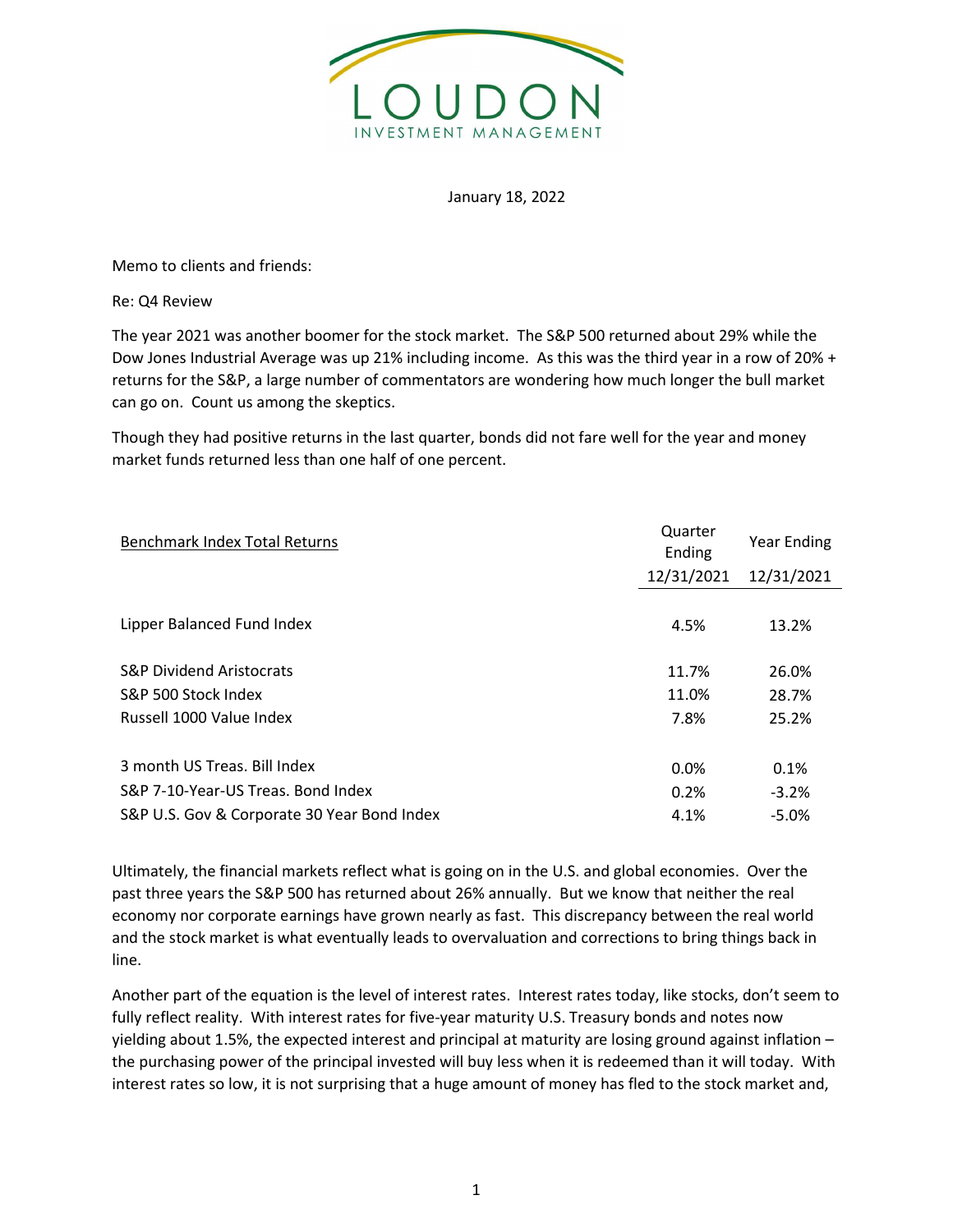

in fact, most of our equities provide more annual income than even twenty-year maturity U.S. Treasury securities.

But the stock market can be fickle and irrational in the short run as psychology also plays a role in where common stocks are selling. With last year's stock market up some 29%, logic suggests that people should become more cautious because of the higher prices. But in fact, they often become more optimistic as seeing the value of their investments rise feels so good that they want to buy more common stocks so they can feel even better.

To us, all of this suggests an increasing amount of risk has been built into financial markets versus what existed a year ago. A few of the most prominent risk factors are listed below:

Inflation: A year ago, inflation wasn't on anyone's mind, except as something to be concerned about somewhere out in the future. Inflation projections ranged around 2% for 2021. Now inflation is running at about a 7% rate, a huge increase from what was expected. Though some of inflation is related to supply shortages caused by Covid, attendant labor shortages and a resulting inability to move goods as quickly as we could a year ago, much of it has been building for some time. The combination of Covid related government stimulus and the willingness of the Federal Reserve to continue to pump money into the financial system has outrun our ability to get goods to the shelves for consumer buying. Higher prices (inflation) is the process by which a shortage of goods is rationed to buyers.

It will take an incredible job by the Fed and the Government to get out of this fix unscathed. Historically it is a rare event when they are able to do this. Generally, they overshoot and the result is a slowdown in economic activity if not a recession.

Stock Market: As mentioned above, the stock market is driven by both tangible items (earnings growth) and intangible forces (the psychological or how investors feel). The combination of these two factors has led to the stock market returning in excess of 16% annually over the past ten years. This is far more than the previous historic rate of about 10% and in some ways was justified. Earnings grew rapidly as internet related technological innovation accelerated and low-cost money provided lots of liquidity for financing. The result was a strong rise in the stock market further stimulated by a growing belief that this time things truly were "different" than they had been in the past. This along with declining or low interest rates led to a rapid rise in the stock market beyond that supported by higher earnings. Today, a dollar of earnings is being valued in the stock market over 50% higher than its historic rate before the current era began – Using the price earnings ratio as a measure of value, stocks today are valued at about 23 times earnings versus 15 times before all this began.

To maintain this level of valuation, we will have to have the next ten years prove similar to the past decade. We think this is unlikely. For one thing, the decline in interest rates, a primary factor in returns, is now behind us. In fact, with inflation where it is or even half what it is today, interest rates are likely to increase. If they rise too much, they will impact corporate profits and some portion of the gains of the past decade will start to be realized and moved back to much "safer" bonds. This is where some of the money came from to push the stock market higher in the first place. We believe there are a number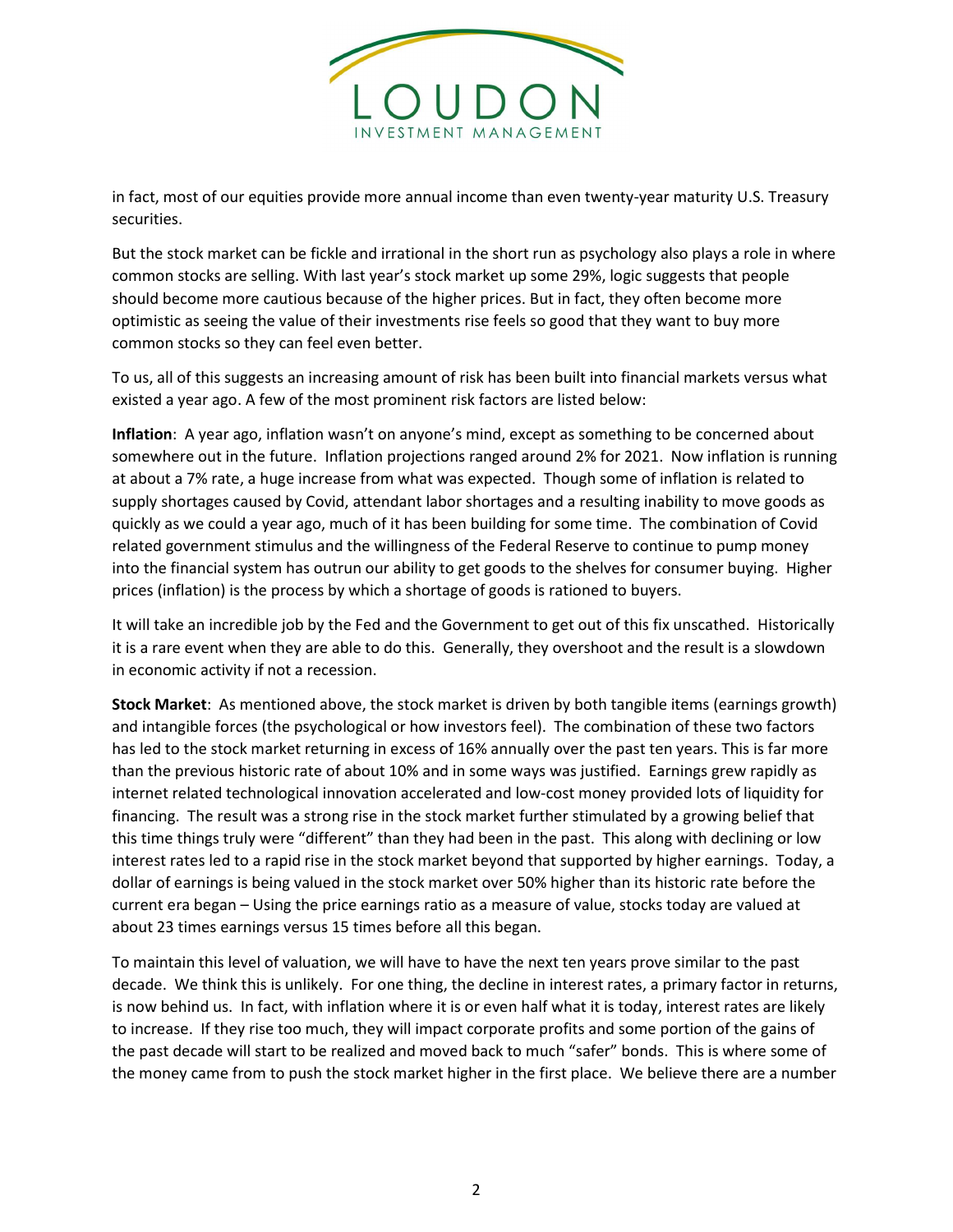

of portfolios that are now "overinvested" in stocks as many investors decided higher yielding equities were a better value than more stable bonds and money funds. The downward volatility that happens when the economy slows down can become too painful and many will probably sell at the wrong time (after some price declines) pushing the market even lower.

Economic Growth: With a few minor interruptions, growth has been very strong over the last decade for the reasons discussed above. Innovation and corporate growth will continue but we are unlikely to find a new equivalent of the internet in the near future. And without that, it is likely that economic growth will revert to its previous pace going forward. If inflation continues at its current pace, it is likely that "real" economic growth could turn negative sometime this year even as reported numbers push higher (as we think they will). Should that happen, it would be another negative psychological factor raising questions for the stock market.

Labor shortages: With a push from Covid, the great demographic force of the baby boomers is leaving the work force at an accelerated rate, not likely to return. This cohort had a great economic and social impact as they entered the labor market after World War ll, and they will continue to be a force going forward as they leave. Covid has accelerated this movement and with a long-term decline in the birth rate continuing, the odds are likelier than ever that a chronic labor shortage will materialize. The \$15 an hour minimum is here to stay as it continues to spread across the U.S. and Unions may regain more of their former political strength. At a minimum, labor shortages and continued supply chain disruptions will continue to be a drag on growth this year and next, and the price of labor will continue to rise.

Covid: Covid and the pandemic have been referred to in most of the above and it continues to have an impact on nearly everything. While we all hope that the Omicron variant is the last we will see, that is highly unlikely. It is entirely possible that future variants will continue to produce milder symptoms and become increasingly "manageable". But suppose that does not happen and the next variant (or another Delta variant) produces different or more serious symptoms? We are not predicting this, but it appears that the financial markets and economic growth projections aren't taking this into account at all.

You might draw a conclusion from all of the above that we are generally negative in our outlook skeptical of the existing positive consensus is probably a better description of our outlook. It just seems to us that risks to a positive aggregate stock market outcome over the next year or two are high. Said differently, a very large number of factors need to tilt the right way for the bull market to continue.

The management of these risks as reflected in what we own is key to how we select our common stocks. Basically, we have long pushed our equity selections toward companies most able to withstand these risks – those with deep reservoirs of financial strength paying reasonable dividends purchased for the long term when we believe price risk is relatively low. The result is portfolios that may lag somewhat in ebullient times but hold up much better during market declines.

One thing your investments have in your favor is our emphasis on the long term. Whatever may happen this year or next, we retain our positive five-year outlook – at the end of that period, common stocks will continue to have been the best place to invest your money, whatever downs and ups we may experience along the way.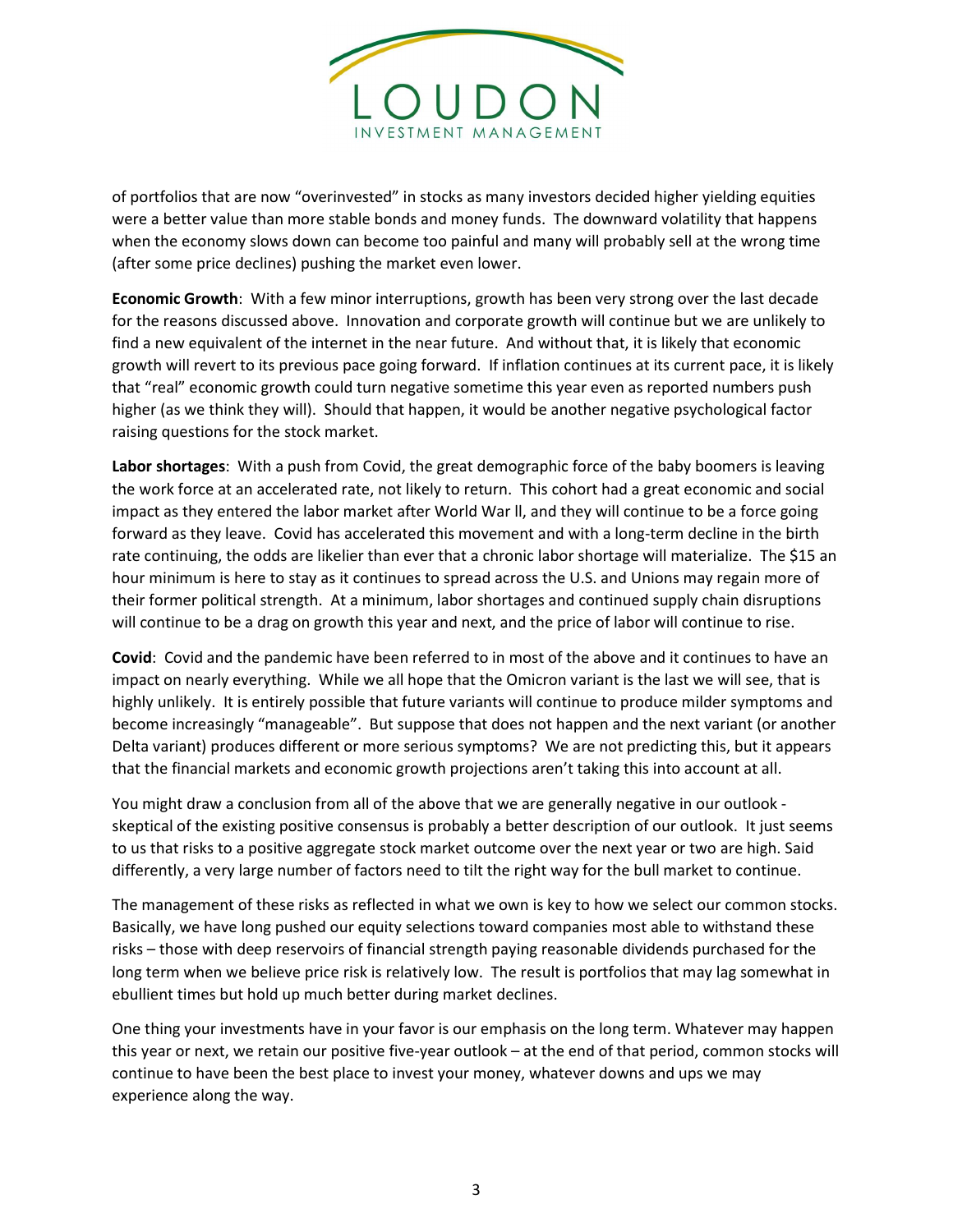

## Top 20 Holdings

Our current Top 20 Client Holdings are as follows:

| 3M Company                        | Illinois Tool Works Inc.          |
|-----------------------------------|-----------------------------------|
| AbbVie Inc.                       | Lockheed Martin Corp              |
| Ameriprise Financial              | Lowe's Companies, Inc.            |
| Amgen Inc.                        | Merck & Company, Inc.             |
| Archer Daniels Midland            | <b>Microsoft Corporation</b>      |
| Bank of New York Mellon Corp      | Polaris Industries Inc.           |
| Caterpillar, Inc.                 | Qualcomm Inc.                     |
| Cisco Systems, Inc.               | <b>SPDR Technology Sector ETF</b> |
| Enterprise Products Partners L.P. | <b>Starbucks Corporation</b>      |
| <b>Fastenal Company</b>           | United Parcel Service, Inc.       |

The last quarter did not see much turnover in portfolios. However, recent newcomer Lockheed Martin was replaced by Pfizer because of relative performance. This can be seen very clearly from the chart below, as Pfizer (leader in Covid vaccinations and antiviral medications) was up over 35% for the quarter while Lockheed was relatively flat (probably reflecting a no growth defense budget even as earnings continue to rise):

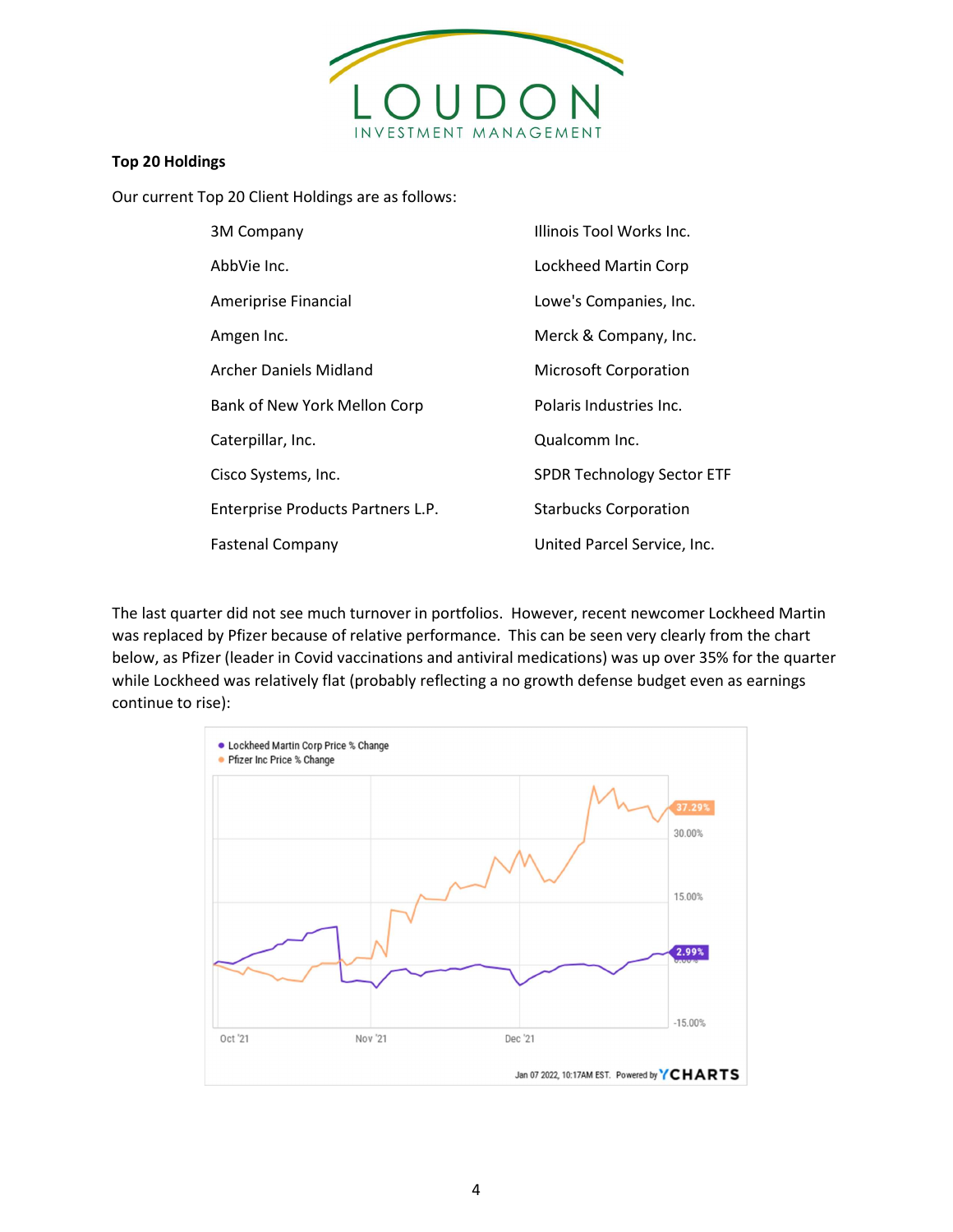

Pfizer was up on the news that its Covid therapeutic drug, Paxlovid, appears to be more effective than Merck's therapeutic, with an even better safety profile. As was widely expected, the FDA authorized Paxlovid in late December. The good news is that it provides a treatment that can be taken at home for high-risk individuals before they get sick enough to be hospitalized, and at least so far, the pill appears to be highly effective against newer variants including Omicron. Pfizer's updated results indicated that

its five-day treatment plan cut the risk of hospitalization or death by nearly 90% if given within a few days of a patient's first symptoms. President Biden has pledged to secure enough supply for the American people so that the treatment is accessible and free, though it will take some time to build up supply. The Biden administration recently doubled its order to 20 million courses of treatment, with some 4 million treatment courses expected to be available by the end of January and 10 million by June, a few months sooner than expected though it will still take several months before demand can be satisfied. Still, this is great news as therapeutics could be the light at the end of the tunnel in providing a potential offramp for the pandemic in months to come.

The fourth quarter also saw a substantial turnaround in some sectors of the market. The FAANGs in particular, which have dominated the market in both size and performance for a number of years, lagged behind quite a bit. The FAANGs consist of Facebook (now Meta Platforms), Amazon, Apple, Netflix and Google (now Alphabet). While the S&P500 returned 11% for the quarter, only one of the FAANGs outperformed (Apple returned 26%) while three (Meta, Amazon, and Netflix) had negative returns. Rising interest rates nearly always have a large impact on the highest valued securities.

Meanwhile, many dividend-paying, value-oriented stocks like those we like to own have performed much better of late. Several of our top holdings including AbbVie, Fastenal, Lowes, Pfizer, and Qualcomm all returned over 20% in the fourth quarter, well ahead of the market, and only Polaris was negative (we continue to buy on weakness). In better news, the winners spanned a range of industries rather than being concentrated in just one or two (technology and finance last year). On average our top twenty holdings returned just over 15% for the quarter. We try not to read too much into short-term trends. But while growth has led the market for the last several years, dominated by the FAANGs in particular, it seems quite possible that a longer-term shift back towards value stocks could be on the horizon. This shift could be accelerated by interest rate increases that are expected in 2022, as rising rates tend to favor value stocks.

## Conclusion

Over the next several years financial market volatility will return as there is likely to be friction between all of the factors discussed in this letter. Earnings growth will be strong in the first half of the year but the growth rate will decelerate in the 3<sup>rd</sup> and 4<sup>th</sup> quarters. Interest rates will likely rise as a result of both higher inflation itself and the Federal Reserve trying to bring it back under control through tighter money than has existed over the past ten years. The trick is for the Fed to get it just right without slowing growth so much that we tip into recession, a tough proposition.

Covid has obviously had a major impact over the past several years on most activities. The slowdown in general economic growth it created is probably why inflation has stayed under control for most of this